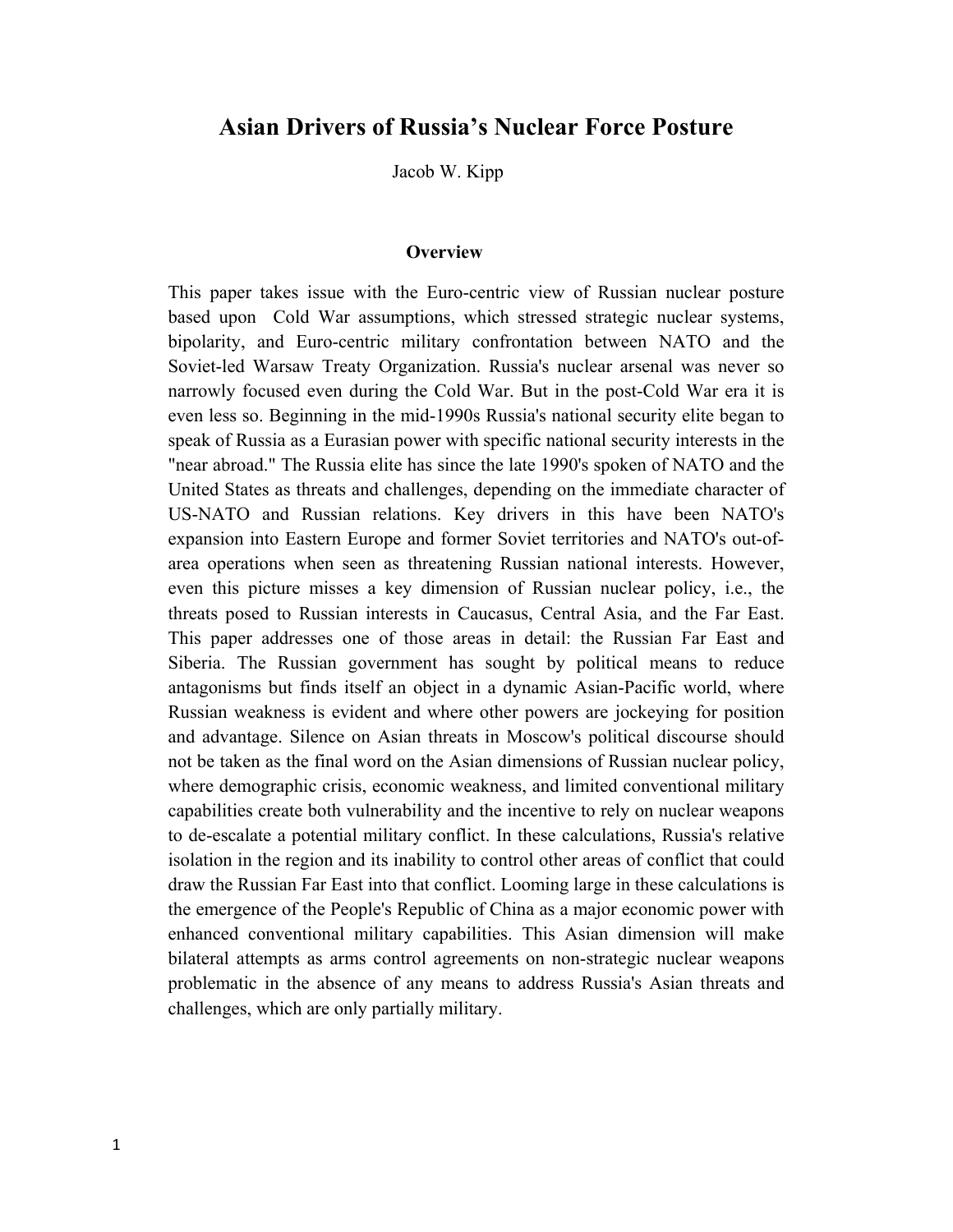#### **Russia's Nuclear Weapons, Its New Look, and China**

While the signing of the new START Treaty by Presidents Obama and Medvedev in Prague in April 2010 kept the nuclear focus on the Cold War issue of the reducing the nuclear strategic forces of the United States and Russia, the profound shift in the nuclear equation over the last two decades made this agreement more the harbinger of the end f an era than in vision of things to come for both powers. The language of the treaty stresses measures to ensure strategic stability between the two signatories, even as the global security environment has moved from bipolar, through unipolar to an emerging multipolar system. In the case of the United States, which still sees itself as the leading global actor, the Obama administration has an ambitious program to curtail global nuclear proliferation and to seek peace and security in a world without nuclear weapons. That agenda with its global context does not provide a regional context to nuclear weapons, which shapes Russia's position in Eurasia. Indeed, US policy has generally framed its approach to Russia in the post-Cold War era in terms of a European security dialogue, focused primarily on NATO expansion and NATO-Russian cooperation or conflict depending upon operational circumstances defined by NATO out-of-area operations in the Balkans and Afghanistan. While new NATO members in Eastern Europe have focused on Russian threats to their territorial integrity and sovereignty in keeping with a notion of collective defense that was the heart of the alliance during the Cold War, NATO under US leadership has moved towards collective security with a global focus that treats Russia as another regional actor and not the core threat to international stability. Obama's resent of US-Russian relations seeks mutually advantageous cooperation in support of international stability.<sup>1</sup> In seeking cooperation with other regional actors, the new US National Security Strategy does not take into account the extent to which regional tensions may bring the issue of Russia's nuclear arsenal into play in local crisis, not necessarily defined by US-Russian relations. The case of Georgia in 2008 should have highlighted the difficulties associated with stability outside of the main European framework, which become even more complex in Russia's Asian frontiers. Nor does it address the militarytechnical dynamic associated with advanced conventional weapons, informatization and network-centric warfare which is complicating the role of nuclear weapons as a instrument of theater deterrence.

In this context, Russia's nuclear arsenal remains, however, a key variable in Eurasian security. At present that arsenal is estimated to be significantly smaller than that of the 40,000 at the end of the Cold War but is certainly in excess of 14,000 weapons, including 3,113 strategic warheads and 2,079 non-strategic warheads deployed and another 8,000 in storage or waiting dismantling as of 2008.<sup>2</sup> A significant portion of these are stored east of the Urals and form a major component of Russia's geo-strategic posture in the non-European strategic axes which include the Caucasus, Central Asia, Siberia, the Russian Far East, and the Arctic.<sup>3</sup> With regard to Asian security, the nuclear weapons deployed and stored in the Siberian Federal Okrug and the Far

<sup>&</sup>lt;sup>1</sup> White House, *The National Security Strategy of the United States*, (27 May 2010), p. 44,

http://www.whitehouse.gov/sites/default/files/rss\_viewer/national\_security\_strategy.pdf Accessed 31 May 2010. <sup>2</sup> Robert S. Norris and Hans S. Kristensen, "Russian Nuclear Forces, 2008," *Bulletin of the Atomic Scientists*, Vol. 64, No. 2 (May-June 2008), pp. 54-57. 62.

<sup>3</sup> Iurii Mikhailov, "Sistema ugroz bezopasnosti Rossiiskoi Feederatsii in ee obespechenie," *Orientir,* No. 5 (May 2010), pp. 49-52.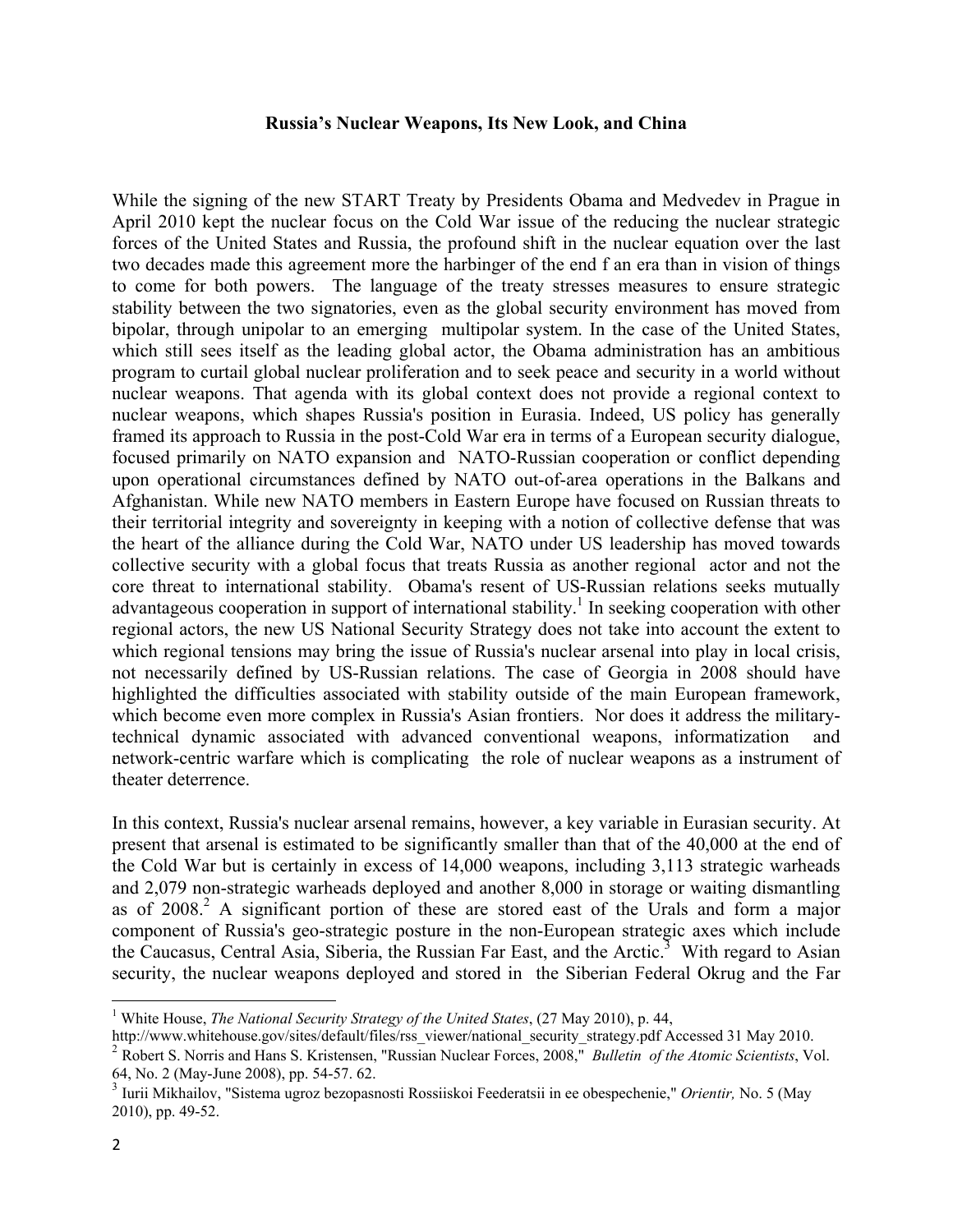Eastern Federal Okrug form the basis of Russia's theater nuclear forces. These forces include the nuclear weapons of the Russian Pacific Fleet, Air Force, Strategic Rocket Forces, and Army deployed there.<sup>4</sup> The theater role of such forces in case of armed conflict with the PRC has been candidly described by Aleksandr Khramchikhin.<sup>5</sup>

At present the Russian Ministry of Defense and the General Staff are in the process of redefining those strategic axis and reducing the number of military districts from six to four and creating operational-strategic commands in each. They include: the Western covering Europe with its headquarters in St. Petersburg, the Southern covering the Black Sea, Caucasus and Caspian with its headquarters in Rostov- on- Don, the Central covering Central Asia with its headquarters in Yekaterinburg, and the Eastern covering the Far East and Pacific Ocean with its headquarters in Khabarovsk. This concept is to be tested in conjunction with "Vostok-2010," a major exercise in Siberia and the Russian Far East scheduled for execution in late June and early July.<sup>6</sup> Since 1999 Russia has conducted operational-strategic exercises dealing with its western strategic direction on a regular basis. Those exercises have included the first use of nuclear weapons to de-escalate and bring about conflict termination in a scenario involving a conventional attack upon Russia from the West by coalition forces enjoying tactical-technical qualitative superiority over Russian conventional forces. The limited nuclear strikes seemed to have designed disrupt C4ISR and precision strike capabilities of the aggressor forces in order to halt the attack.<sup>7</sup> Vostok-2010 is the first to address the Eastern strategic direction and has been associated with the implementation of the military "new look" championed by Minister of Defense Anatoly Serdiukov and Chief of the General Staff , General Nikolai Makarov, as part of the transformation of the Russian military into a brigade-centric force, capable of conducting advanced conventional operations and network-centric warfare.<sup>8</sup> As one of the Russian reformers described the "new look" it was a gamble on nature of the future war which the Russian Army would face.<sup>9</sup>

The driver behind this shift in direction is not military-technological development in the West but a deep reappraisal of the security situation in Russian Siberia and the Far East. In an article devoted to Russia's "Eastern Vector" General Makhmut Gareev pointed the emergence of NATO as a global security organization with a foot print in Central Asia as a result of the Afghan War and predicted rising tensions between a US-led NATO and the People's Republic of China. While he focused on NATO's non-military means of exerting influence, particularly on the model of the "color revolutions" in Ukraine and Georgia that had brought regimes hostile to

<sup>&</sup>lt;sup>4</sup> On the facilities in these two okrugs see the two chapters by Christina Chuen and Dmitry Kovchegin in: James Clay Moltz, Vladimir A. Orlov, and Adam M. Stulberg, eds.. Preventing Nuclear Meltdown: Managing Decentralization of Russia's Nuclear Complex. (Aldershot, England and Burlington, Vermont: Ashgate, 2004), pp.

<sup>105-134,</sup> and 184-210.

<sup>5</sup> Aleksandr Khramchikhin, "Neadekvatnyi vostok," *Nezavisimoe voennoe obozrenie*, (27 July 2010).

<sup>6</sup> "The Quantity of Military Districts in Russia Will Be Reduced from Six to Four by December 1 and Operational Strategic Commands Will Be Formed," *Defense & Security*, (31 May 2010).

<sup>7</sup> Jacob W. Kipp, "Russian Non-Strategic Nuclear Weapons," *Military Review*, 81, No. 3 (May-June 2001), pp. 27- 38.

<sup>8</sup> Aleksei Nikolsky, "To Be Assessed by East," *Vedomosti,* (9 March 2010), p. 2. On the "new look" as a gamble on advanced technology and network-centric warfare see: Aleksandr Kondrat'ev, "Stavka na 'voiny budushchego," *Nezvasimoe voennoe obozrenie*, 27 June 2008).

<sup>9</sup> Aleksandr Kondrat'ev, "Stavka na 'voiny budushchego," *Nezvasimoe voennoe obozrenie*, 27 June 2008).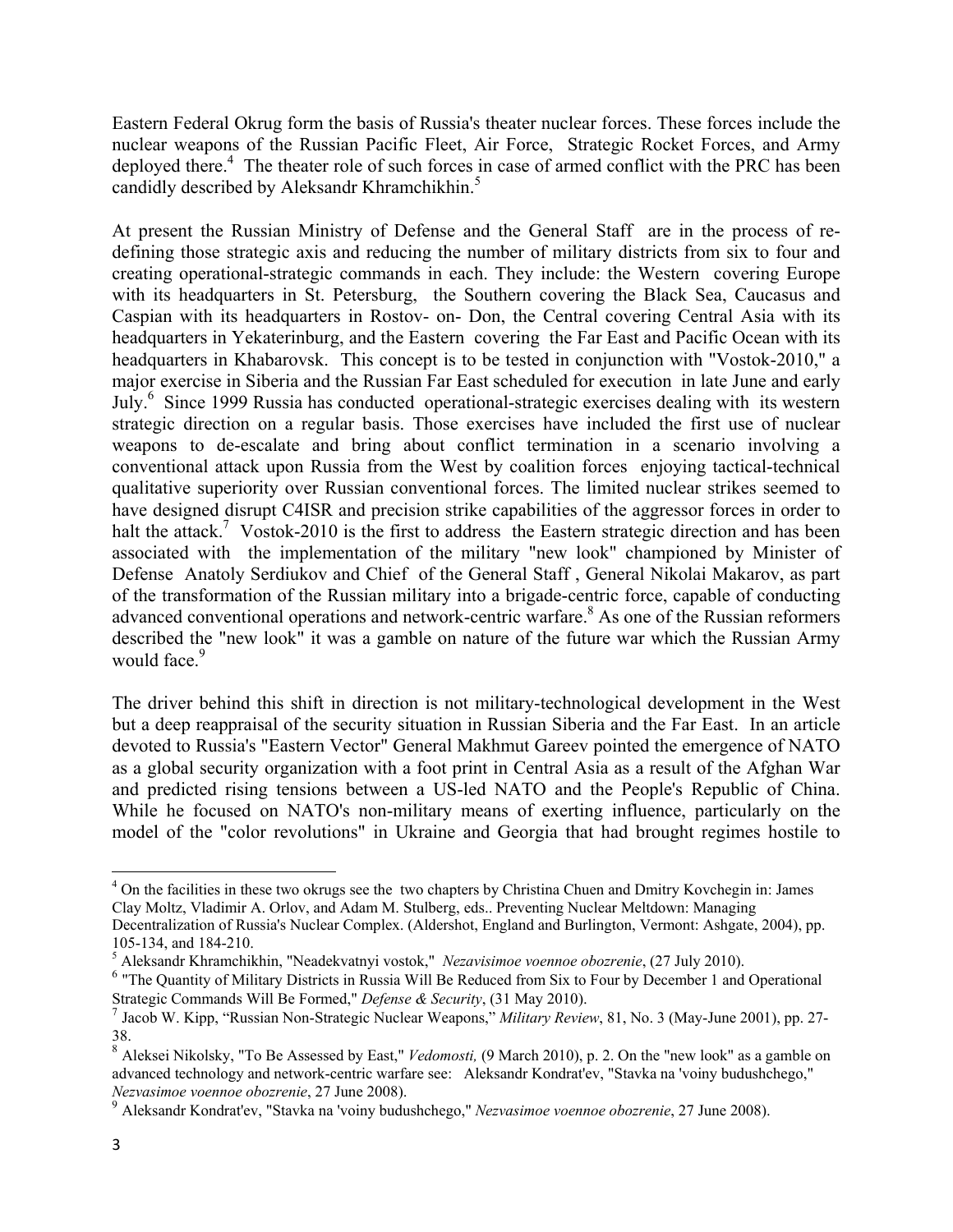Russia to power, his primary focus was on the unleashing of armed conflict in regions where Russia was lacking in combat potential and especially combat readiness.10 Gareev returned to this theme of combat readiness in a follow-on article about lessons learned from the Great Patriotic War. In addition to citing the surprise attack of Nazi Germany in 1941, Gareev pointed to the outbreak of local fighting between the Soviet Union and the PRC along the Amur River in 1969 forced the mobilization of an entire military district. He also noted the risks involved when national political leadership did not appreciate the military-political situation they were addressing when they ordered the use of force. Gareev here drew attention to the decision to intervene militarily in Afghanistan in 1979 and the decision to intervene in Chechnya in 1994. In both Afghanistan and Chechnya, the governments blundered into wars that they did not want because they failed to understand the implied tasks that followed from the initial order and failed in their political guidance to take into account the real situation on the ground. The relevance of these lessons from all four conflicts is the nature of the true connection between politics and strategy:

 The final and decisive word belongs to the political leadership but in the working out of the most important military-political decisions, military professionals and other specialists must take part, otherwise policy will not apply to the real life. And the main point is that politicians and diplomats are obliged to create favorable conditions for the actions of the Armed Forces.<sup>11</sup>

On the issue of "new look" Gareev endorsed its content, i.e., the creation of its own precisionstrike weapons and the necessary technological base to support the conduct of network-centric warfare." A the same time, he called for the working out and implementation of more active and decisive strategy, and operational art, and tactics to impose upon the enemy those actions, including contact warfare, which he most seeks to avoid.  $^{12}$ 

Combat readiness becomes in this regard one of the primary concerns of military professionals, since combat potential, when not linked to actual combat readiness, can create a false appreciation of the military power available. Here the nation's capacity to mobilize additional military power defines its ability to manage the escalation of a local conflict towards a decision in keeping with national interests. $^{13}$ 

This is supposed to be the exact focus of Vostok-2010.<sup>14</sup> The "new look" military which the Ministry of Defense has set out to create via a brigade-base ground force capable of launching precision strikes and conducting network-centric warfare faces a particular challenge in the Siberia and the Far East, where Chinese military modernization has moved the PLA from a mass industrial army built to fight people's war to force seeking to rearm as an advanced conventional force and conduct their own version of network-centric warfare. A year ago, informed Russian defense journalists still spoke of the PLA as a mass industrial army seeking niche advanced

 10 Gennadii Miranovich, "Vostochnyi vektor," *Krasnaia zvezda*, 3 March 2010).

<sup>&</sup>lt;sup>11</sup> Makhmut Gareev, "Opyt pobeditelei v Velikoi voine ne mozhet ustaret'," *Nezavisimoe voennoe obozrenie*, (9 March 2010).

 $12$  Ibid..

 $13$  Ibid...

<sup>14</sup> Alesksei Nikol'skii, "Otsenku dast 'Vostok'," *Vedomosti*, (9 March 2010).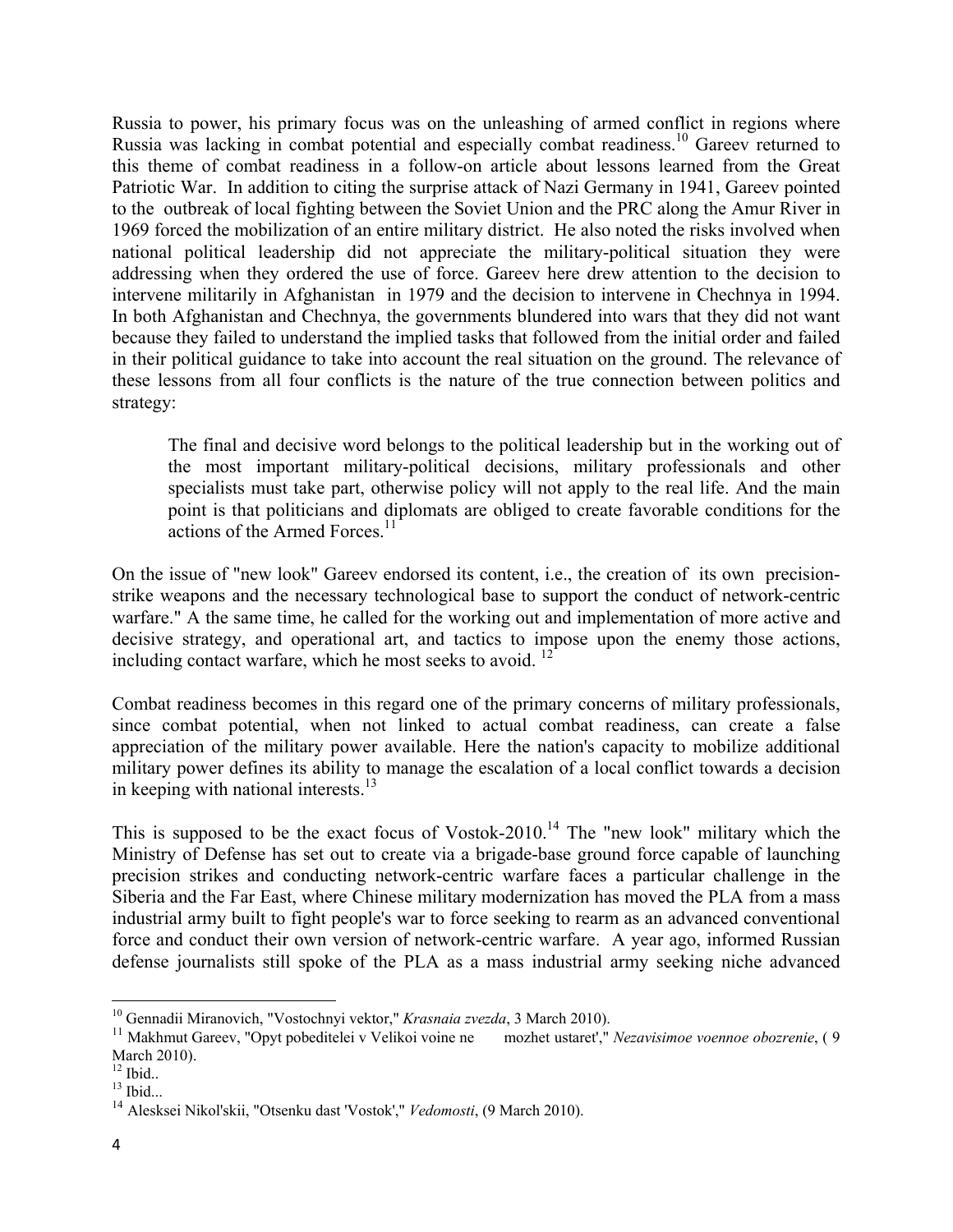conventional capabilities. Looking at the threat environment that was assumed to exist under Zapad 2009, the defense journalist Dmitri Litovkin spoke of Russian forces confronting three distinct types of military threats: "an opponent armed to NATO standards in the Georgian-Russian confrontation over South Ossetia last year. In the eastern strategic direction Russian forces would likely face a multi-million-man army with a traditional approach to the conduct of combat: linear deployments with large concentrations of manpower and fire power on different axis. In the southern strategic direction Russian forces expect to confront irregular forces and sabotage groups fighting a partisan war against "the organs of Federal authority," i.e., Internal troops. the border patrol, and the FSB.15 By spring of this year, a number of those involved in bringing about the "new look" were speaking of a PLA that was moving rapidly towards a hightech conventional force with its own understanding of network-centric warfare.16 Moreover, the People's Liberation Army, conducted a major exercise "Stride-2009" which looked like a rehearsal for military intervention against Central Asia and/or Russia to some Russian observers. PLA units engaged in strategic-operational redeployments of units from Shenyang, Lanzhou, Jinan and Guangzhou military commands by air and rail movement.<sup>17</sup> Aleksandr Khramchikin in the fall of 2009 warned that China and its military were well on the way to becoming a real military superpower combining numbers and advanced technology. The PLA no longer needed to go hat-in-hand to Russian defense industry for advanced weapons but was set upon building its own in partnership with other powers. Looking at the geo-strategic situation in the Far East and Central Asia, he warned:

 In conclusion, I repeat once more: it is possible to assert that the leadership of the PRC and the PLA high-command are seriously considering the possibility of conducting in the foreseeable future offensive actions against Russia and the states of Central Asia. To some degree precisely such a scenario of war is considered the most probable. At the same time operations for the forceful seizure of Taiwan have been remove from the order of the day. $18$ 

Speaking of the deployment of two newly-organized brigades along the Russian-Chinese border on the Irkutsk-Chita Axis, Lieutenant-General Vladimir Valentinovich Chirkin, the recently appointed commander of the Siberian Military District, stated that the brigades were deployed there to counter the presence of 5 PLA combined arms armies across the border. From 2003 to 2007 Chirkin commanded an army in the Siberian military district. On the rationale for the deployment, Chirkin stated: "We are obligated to keep troops there because on the other side of the order are five Chinese armies and we cannot ignore that operational direction." He added that the Ministry of Defense intended to develop an army headquarters for command and control of the brigades.<sup>19</sup> In a related report Chirkin described the PLA forces across the border as composed of three divisions and 10 tank, mechanized, and infantry brigades, which he described as not little but also "not a strike force." As to the role of the new brigades, Chirkin put them as

<sup>15</sup> Dmitri Litovkin, "Ucheniia popali v seti," *Izvestiia*, (28 September 2009).

<sup>&</sup>lt;sup>16</sup> A. Kondrat'ev, "Nekotorye osobennosti realizatsii kontseptsii 'setetsentricheskaia voina' v vooruzhennykh silakh KNR," *Zarubezhnoe voennoe obozrenie*. No. 3 (March 2010), pp. 11-17).

<sup>17</sup> "Ucheniya," *Zarubezhnoe voennoe obozrenie* , No. 8 (31 July 2009), and Aleksandr Khramchikhin, "Starye osnovy novoi doktriny," *Voyenno-Promyshlennyy Kuryer,* Bo. 6 (17 February 2010), p. 5.

<sup>18</sup> Aleksandr Khramchikhin, "Milliony soldat plius sovremennoe vooruzhenie," *Nezavisimoe voennoe obozrenie*, (9 October 2009).

<sup>19 (</sup>Novosti," *VPK-Voennopromyshlennyi kur'er*, (3 March 2010).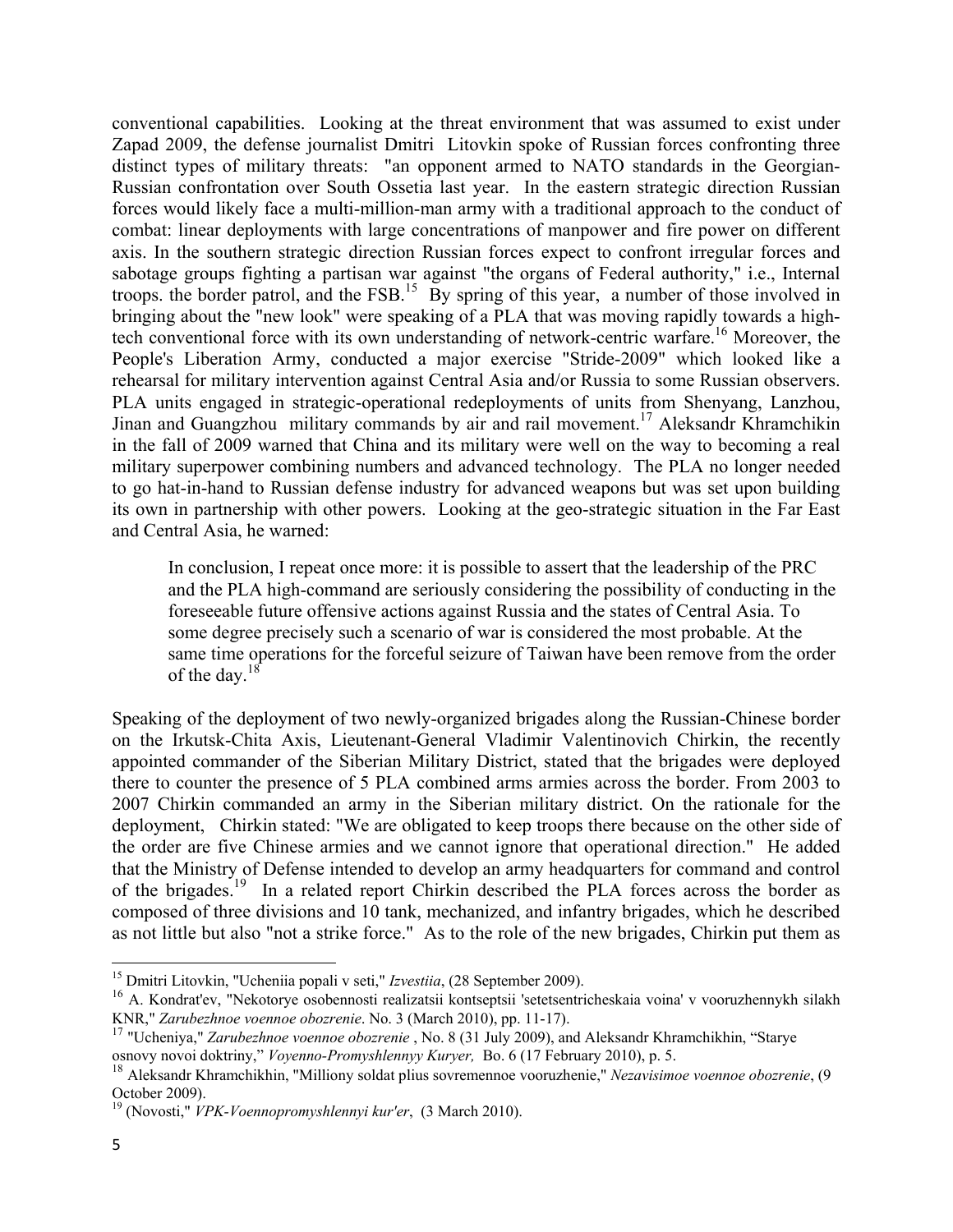part of a deterrent force aimed as friendly reminder to the PRC: ". . . dispute the friendly relations with China our army command understands that friendship is possible only with strong countries, that is whose (sic) who can quiet a friend down with a conventional or nuclear club."<sup>20</sup>

The gamble on the nature of future war described by Kondrat'ev in supporting the development of network-centric warfare capabilities, comes down to the issue of the Russia's capacity to arm, create, train, deploy and keep combat ready forces capable of conducting advanced conventional warfare. In the absence of such forces, the deterrence equation is reduced to the credibility of the nuclear option in deterring conventional attacks. Given the economic and demographic realities of Siberia and Russian Far East, Russia seeks by non-military means to preclude the emergence of a Chinese military threat. However, Russian observes also are aware of the fact that an imminent military threat for Beijing can emerge out of regional instability, which is beyond Russia's unilateral means to control. As the most recent Russian Military Doctrine of 2010 states, nuclear weapons remain the primary instrument of deterrence against both nuclear and conventional attacks upon Russia and in defense of Russia interests, territorial integrity and sovereignty.<sup>21</sup> The doctrine does not explicitly state that Russia will use nuclear weapons in preemptive attack against such threats, as had been discussed by senior members of the Security Council in the fall of 2009, but leaves the decision to use such weapons in the hands of the President of the Russian Federation. The context of use will, however, is defined by the nature of the challenges and threats that Russia faces across Eurasia. A second classified document, The Foundations of State Policy in the Area of Nuclear Deterrence to 2020," which was issued at the same time as the Military Doctrine has had portions leaked to the mass media. These describe two types of threats that could lead to the use of nuclear weapons: 1) attacks upon vital economic and political structures, early warning systems, national command and control, and nuclear weapons systems, which fits a US-led NATO threat involving conventional forces cable of conducting global strikes against such targets; and 2) during an invasion by an enemy's ground units onto its territory if Russia's Armed Forces do not manage to stop their progress deep into the country through conventional means of waking war, which fits more closely with an assault by the PLA against the Russian Far East.<sup>22</sup>

The first concept resembles one popularized by General-Major Vladimir Slipchenko in his discussions of six generation warfare and no-contact warfare on the model of NATO's campaign against Kosovo but applied on a global scale.<sup>23</sup> The second one, which was not contained in the 2000 version of Russian military doctrine is quite new and reflects what the Russian military recognizes is an emerging threat from the PRC. Relying upon nuclear deterrence in such a conflict with China is not considered by some Russian military observes to be a viable course of action. Khramchikhin has engaged in a debate with Aleksei Arbatov, one of Russia's most respected commentators on nuclear issues and a strong believer in the continued utility of nuclear deterrence even in the face of the spread of advanced conventional capabilities. Khramchikhin's

<sup>&</sup>lt;sup>20</sup> "Russia Strengthens the Border with China," *Argumenty nedeli*,  $(4-10$  March 2010).

<sup>&</sup>lt;sup>21</sup> Prezident Rossii, *Voennaia doktrina Rossiiskoi Federatsii*, (5 February 2010).<br><sup>22</sup> Vladimir Mokhov, "Osnovy natsional'noi bezopashosti," *Kasnaia zvezda*, 6 February 2010).<br><sup>23</sup> V. I. Slipchnko. *Voina budushchego* 

I. Slipchenko. *Beskontaktnye voiny*. (Moscow: "Gran-Press," 2001). On the debate between Slipchenko and Makhmut Gareev over the prospects of "no-contact war" vs. mass mobilization advanced conventional war with ground forces see: Makhut Gareev and Vladimir Slipchenko. *Future War*. (Ft. Leavenworth, Kansas: Foreign Military Studies Office, 2007).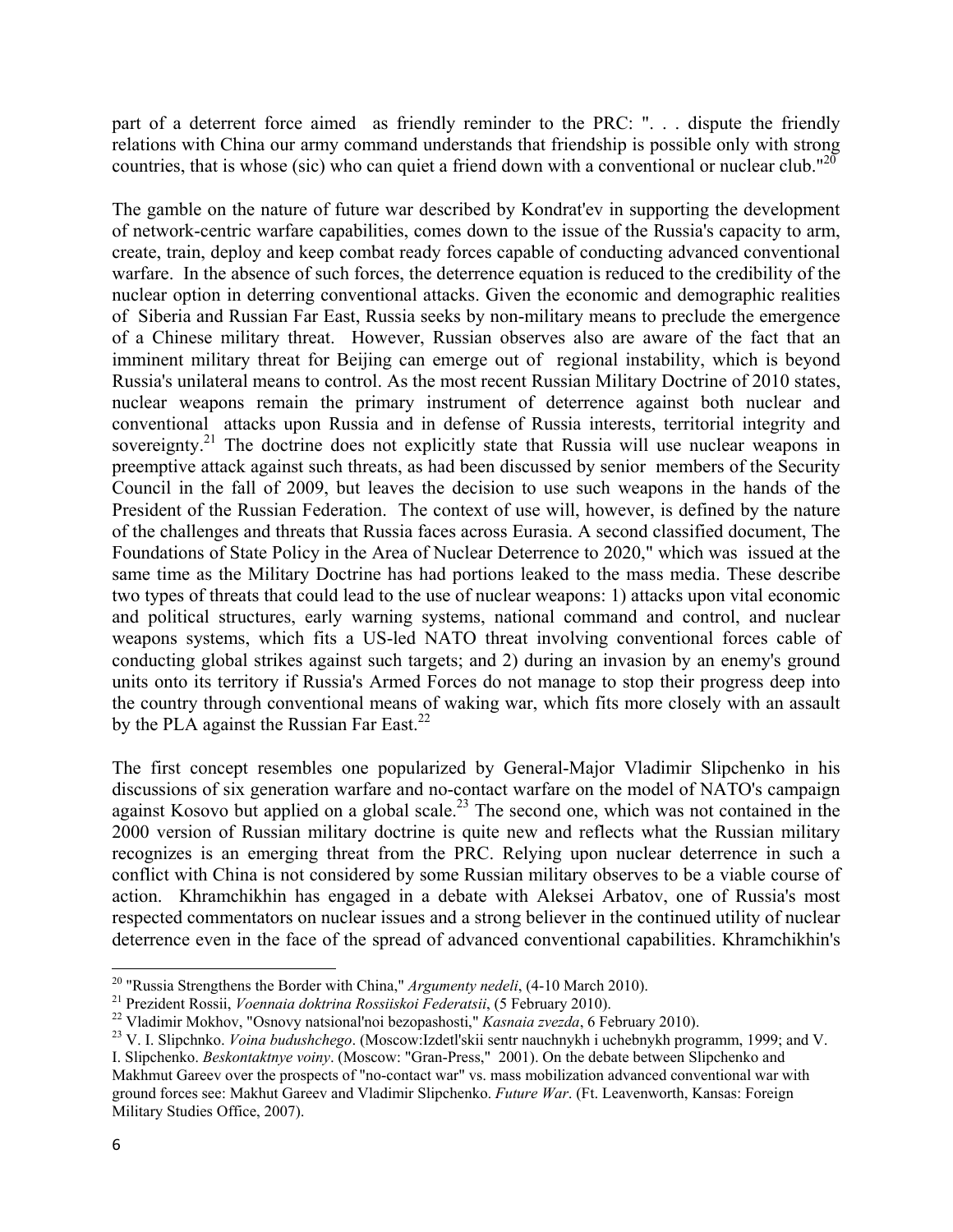answer has been to call nuclear deterrence an illusion. The illusion arises from Russia's general weakness in conventional forces, its limited mobility to support forces in distant frontiers, and the inapplicability of nuclear strikes to resolve limited conflicts over border issues. Advanced conventional capabilities will soon make possible global conventional strikes with the effects of nuclear weapons. In the case of China, Khramchikhin argues that there is a great need to protect Siberia and the Far East as key sources of critical raw materials and energy for the future development of the country, but demographic weakness, obsolete infrastructure and weak conventional forces make that task nearly impossible and nuclear deterrence in this context is a shallow hope. Khramchikhin leaves one with the impression that the situation confronting Russia in the Far East is not too different from that confronting Pakistan in case of India's development of advanced conventional capabilities to strike towards Islamabad. In neither case do nuclear retaliation become a solution for slowly mobilizing conventional forces in the hands of a more developed and more populous opponent.<sup>24</sup>

## Facing West and East

For Russia, which inherited the Soviet nuclear arsenal, but has faced a serious change in its international position, the nuclear equation is, in fact, shaped by Russia's status as a regional power in a complex Eurasian security environment, where nuclear issues are not defined exclusively by the US-Russian strategic nuclear equation but by security dynamics involving interactions with Russia's immediate periphery. On the one hand, Russia's security responses have been shaped by a post-Soviet decade of sharp internal political crises, economic transformation, social instability, demographic decline, and the collapse of conventional military power. The impact of these developments have been uneven across Russia, leading to very distinct security environments which have demanded regional responses. The initial focus of security concerns for both the Soviet Union and the Russian Federation was primarily upon European security. This was the primary focus of the US-Soviet strategic competition and the place where its militarization was most evident.

The end of the Cold War began with the attempt to reform the Soviet system under Mikhail Gorbachev by means of Perestroika and glasnost and embraced the idea of getting time and space for reform by removing the ideological roots of East-West confrontation from Europe. As presented by Aleksandr Yakovlev, one of Gorbachev's key advisors, the policy involved the removal of the primary driver of East-West conflict, the military confrontation between NATO and the Warsaw Treaty Organization.<sup>25</sup> Demilitarization of the Cold War in Europe and Soviet military disengagement from international conflicts, especially Afghanistan, were part of an effort to save a system that had lost the capacity to innovate and survived on the basis of bureaucratic inertia and coercion. Reform risked both domestic and international complications.<sup>26</sup> In Europe, the first real indicator of successful de-militarization was the INF Treaty of 1987 abolishing entire classes of intermediate-range nuclear forces with operationalstrategic impact on the European theater, followed by moves under the OSCE towards greater

<sup>24</sup> Aleksandr Khramchikhin. "illiuziia iadernogo sderzhivaniia," *VPK Voenno-promyshlennyi kur'er*, (24 March 2010).

<sup>25</sup> Christopher Shulgan. *The Soviet Ambassador: The Making of the Radical Behind Perestroika*, (London: McClelland and Stewart, 2008).

<sup>&</sup>lt;sup>26</sup> Jacob W. Kipp. "Perestroyka and Order [Poryadok]: Alternative Futures and Their Impact on the Soviet Military," *Military Review*, No. 12 (December 1989), 2-16.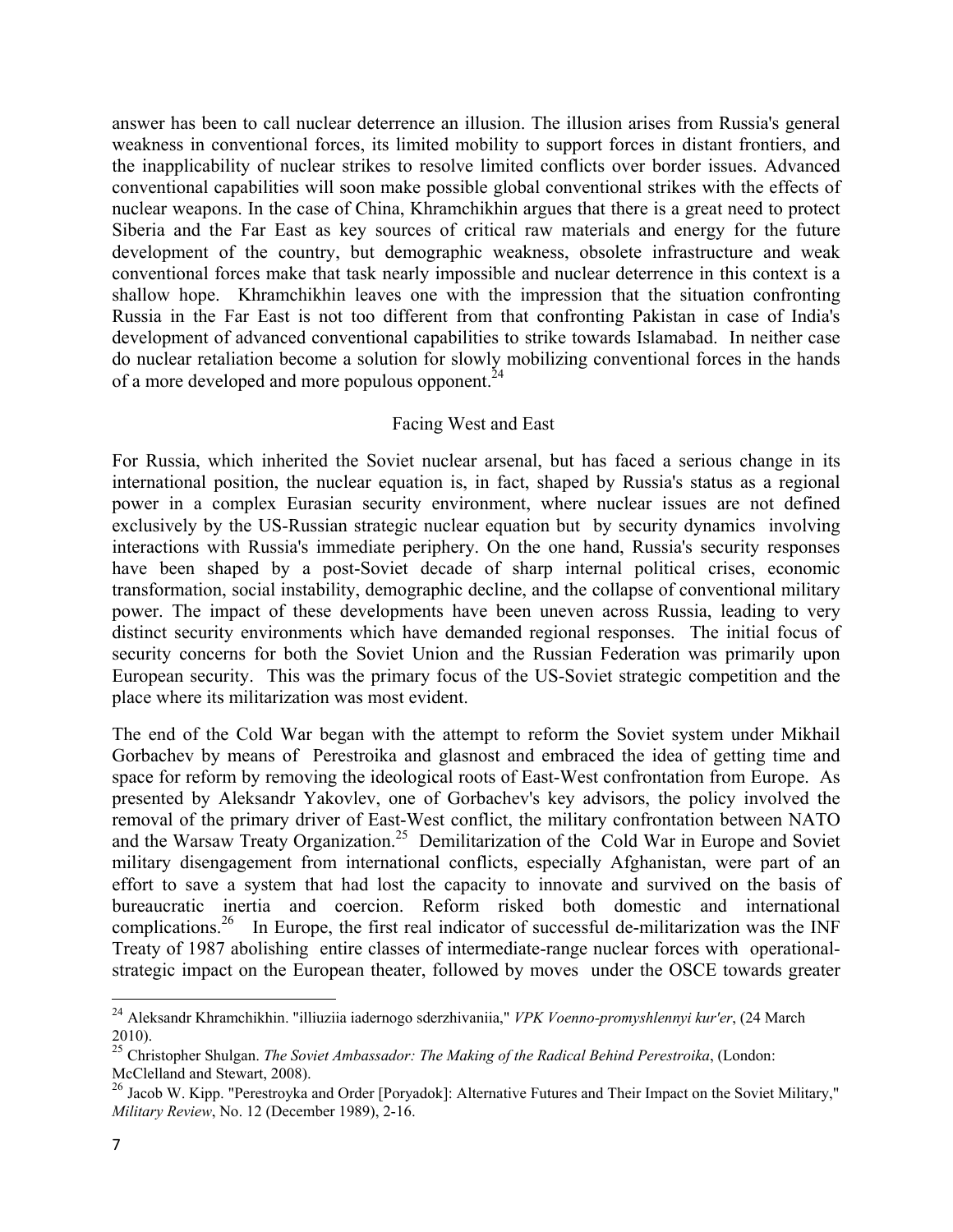military transparency, and consummated by the Conventional Forces in Europe Treaty of 1990 setting limits on forward deployed conventional forces in Central Europe and on its flanks from the Atlantic to the Urals.<sup>27</sup>

Political developments, however, made this security regime obsolete when the Velvet Revolutions of 1989 replaced governments allied with the Soviet Union and led to the abolition of the Warsaw Treaty Organization in December 1991. In the meantime, political discontent and raising nationalism within the USSR undermined Gorbachev's program of gradual reform and led to a confrontation between hardliners opposed to further reform and nationalists calling for both the abolition of Soviet power and the end of the Soviet Union. Boris Yeltsin, elected President of the RSFSR in June 1991 became the spokesman for national, democratic opposition to the existing Soviet order. The attempted coup by hardliners in August 1991 failed and Yeltsin emerged as leader of a Russian Federation that was willing to see the Soviet Union abolished, which occurred on 31 December 1991. In a matter of months the Col War bilateral international system had shifted to a unipolar order dominated by a US-led Atlantic-European community. The Russian Federation found itself dealing with the dismemberment of the Soviet Union and the re gathering of the Soviet nuclear arsenal under its control and preventing the proliferation of nuclear weapons, fissionable materials, and nuclear weapons expertise, a policy supported by the Bush and Clinton administrations. Hope of a strategic partnership, which flourished in Washington and Moscow in the early 1990s, were cooling by the second half of the decade.

On the other hand, the emergence of the US as the sole super power put a distinct complication in Russia's responses to these regional issues and led to efforts to cultivate the creation of a multipolar counter-balance to US influence. As framed by Foreign Minister Evgenii Primakov the new order was supposed to rest on cooperation among Moscow, Beijing, and New Delhi to balance Washington's global influence. Neither New Delhi nor Beijing endorsed a policy of trilateral balancing, but Moscow and Beijing did move towards a de facto security system with the signing of the five-power Treaty on Deepening Military Trust in Border Regions in 1996. The agreement, a part of the relaxation of tensions associated with the end of the Cold War, was seen in Moscow as the foundation for balancing in a relatively benign environment in Central Asia and the Far East. Russia embraced arms sales to the Peoples Republic of China as a desperation measure to keep its own military industrial complex from complete collapse. In the absence of domestic orders, foreign sales kept design bureaus and production facilities operational. A case in point was the sale of Su-27M fighters to the PRC in 1992, which kept the design bureau in Moscow and the production plant at Komsomosk-na-Amure open. 28 Russia did not see the PRC as an immediate military threat, was interested in reducing its own forces deployed in the Far East, and was most concerned with averting the total collapse of its defense industry. Primakov's vision of a trilateral balancing mechanism among Moscow, Beijing and New Delhi did not depend upon arms sales but it provide geopolitical justification for such sales

 27 George L. Rueckert. *Global Double Zero: The INF Treaty From Its Origins to Implementation*. (Westport, Connecticut.: Greenwood Press, 1993); John Borawski. *From the Atlantic to the Urals: Negotiating Arms Control at the Stockholm Conference*. (Washington, D.C.: Pergamon-Brassey International Defense Publishers, 1988); Ivo H. Daalder. *The CFE Treaty: An Overview and an Assessment*. (Washington, D.C.: The Johns Hopkins Foreign Policy Institute, 1991); and Michael R. Beschloss and Strobe Talbott. *At the Highest Levels: The Inside Story of the End of the Cold War*. (Boston: Little, Brown, and Company, 1993).

<sup>28</sup> V. Usol'tsev. "'Golubye molnii' i Rosssiiskie letchiki edut v Kitai," *Krasnaia zvezda*, (11 April 1992).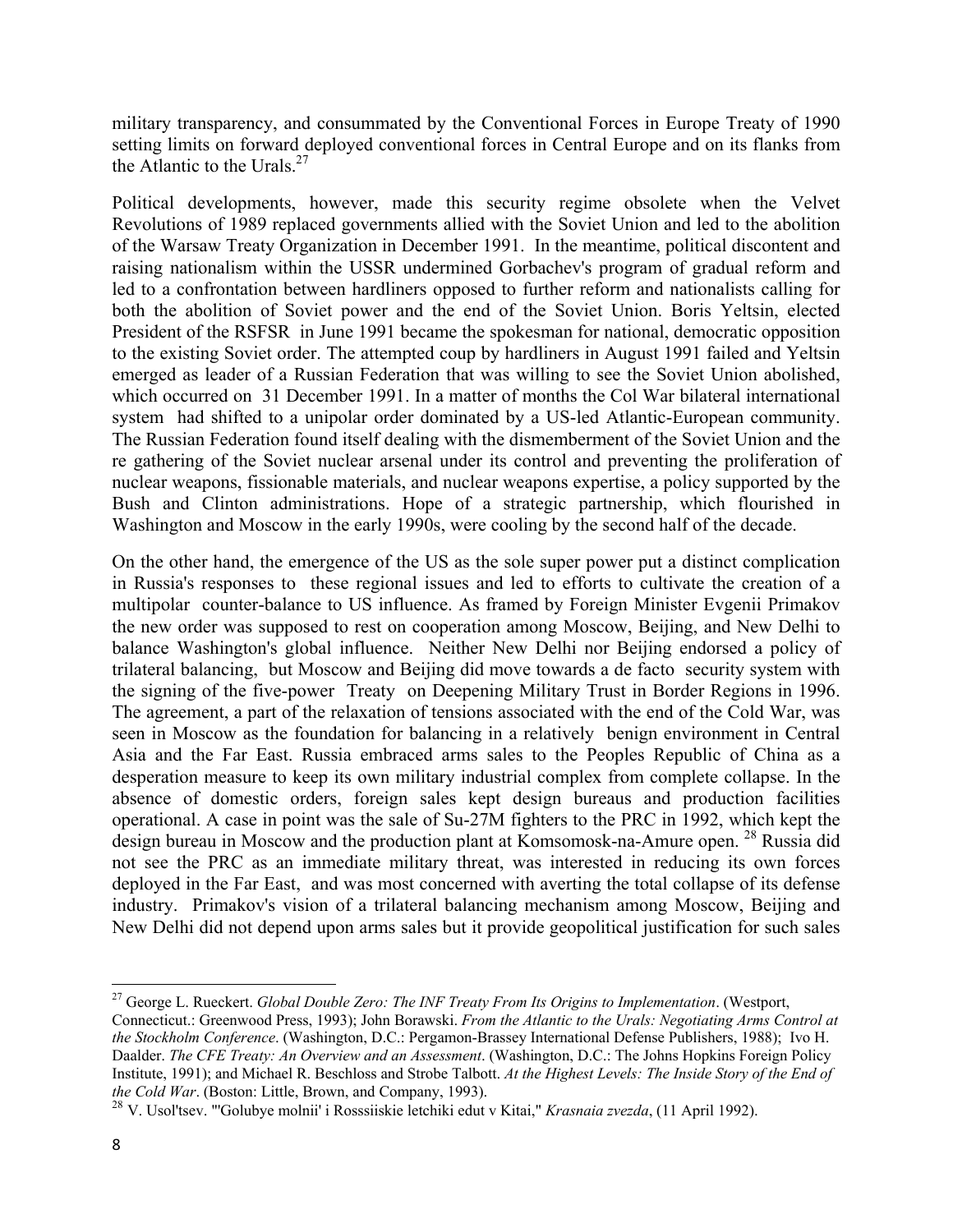to China and India. It had assumed relatively stable and benign relations among all three actors.29

The Putin decade of recovery, which began in 1999 and still continues under the Medvedev-Putin Tandem, was marked by a significant economic recovery, internal stability, state recentralization, and until very recently only marginal improvements in conventional military power. For much of the decade, favorable oil and gas prices, allowed Russia to practice Putin's own brand of energy diplomacy across Eurasia by cultivating supplier-consumer relations with major powers while exercising energy discipline on states on its own periphery.<sup>30</sup> The decade began with a fundamental shift in the content of Russian security relationship in Asia. The point of departure was the disillusionment with Euro-Atlantic engagement after NATO expansion and the NATO-conducted air campaign against Yugoslavia and in the face of Russia's vigorous objections to military actions undertaken without a mandate from the UN Security Council. At the same time deteriorating security in the Caucasus and Central Asia invoked the need to create a new security regime to cover Asiatic Russia.<sup>31</sup> On the one hand, renewed war in Chechnya raised the prospect of increased involvement by radical Islamic elements there and across the Caucasus. In Central Asia, the spread of Islamic radicalism by the Taliban out of Afghanistan had called into question the existing security structures provided by the Commonwealth of Independent States. Russia, which had intervened in the Tajik civil war of 1992-1997 and helped with the United States to broker a peace settlement there, now found itself faced by a more general regional Islamic threat, which had actually helped to drive the opposing Tajik factions into cooperation. That threat was the spread of jihad from Afghanistan into Central Asia. The PRC, which faced its own Islamic separatist threat among the Uyghur population, which made up plurality of the population in Xinjiang, China's frontier region with Central Asia, had its own reasons to support collective security arrangements in the late 1990s. In this context, in 2001 Russia joined with four other Central Asian states (Kazakhstan, Kyrgyzstan, Tajikistan, and Uzbekistan), and China to form the Shanghai Cooperation Organization with an expressed mandate to cooperate against "terrorism, separatism and extremism."<sup>32</sup> In addition to this regional security function, the Shanghai Cooperation Organization also became a vehicle for Moscow and Beijing to express their concerns over US hegemony in the international system and to create a counter-weight to NATO as the alliance moved more actively into out-of-area operations affecting Central Asia, especially after its intervention into Afghanistan and the US development of bases in the region, especially Uzbekistan and Kyrgyzstan. The tensions became particularly acute after the US intervention in Iraq when it appeared that the US was planning for a long-term presence in both Iraq and Afghanistan. The acquisitions of nuclear weapons by India and Pakistan in 1998 had intensified the India-Pakistan conflict and brought with it the possibility of a new "great game" in Central and South Asia, played by nuclear armed states and

<sup>29</sup> R. Weitz. "The Shanghai Cooperation Organization: The Primakov Vision and Central Asian Realities," *Fletcher Forum of World Affairs,* Vol. 31, No. 1 (2007), pp. 103-118 30 Marshall I. Goldman. *Petrostate: Putin, Power and the New Russia*. (New York: Oxford University Press, 2008).

<sup>31</sup> Roy Allison and Lena Jonson, eds.. *Central Asian Security*. (London: Royal Institute of International Affairs, 2991).

<sup>32</sup> Shanghai Cooperation Organization Charter*," China Daily*, (12 June 2006),

http://www.chinadaily.com.cn/china/2006-06/12/content\_614628.htm Accessed 15 April 2010.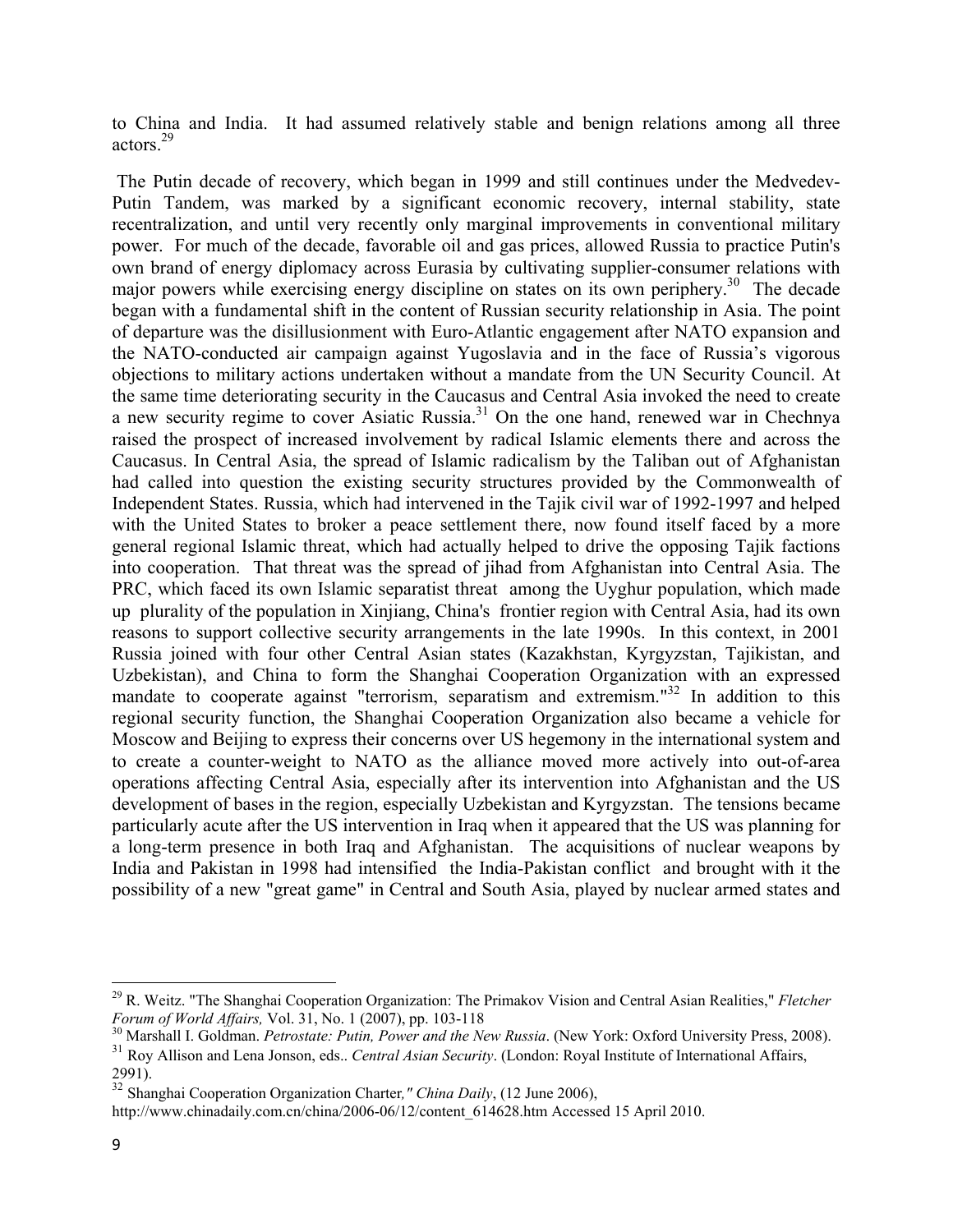increasing tensions among Moscow, Beijing, and New Delhi with the United States and NATO directly engaged in Afghanistan.<sup>33</sup>

For most of the decade, Russian official literature on foreign policy, national security strategy and military doctrine focused upon the United States and NATO as the chief sources of challenges and threats to Russian national security with secondary attention given to internal sources of instability (extremism and separatism) and to international terrorism. This official position masked what were developing concerns regarding the security of its own Eastern Siberian and Far Eastern domains. Those security concerns are rooted in Russia's historical experience with this distant and relatively isolated territory.

Russian cossacks pushed across Siberia and into the Far East by the mid-17th century and planted a network of settlements spread across the vast region's tundra and taiga. These remotes lands were weakly governed into the early 19th-century because distance from Moscow and St. Petersburg by land and sea were so vast. It fell to the Russian Navy to maintain a nominal presence in the Far East and Alaska (Little Russia) to enforce Russian territorial claims.<sup>34</sup> Imperial retrenchment after the Crimean War led to the sale of Alaska as Russia pressed its claims on the Asian mainland at the expense of China and Japan. 35 The integration of these regions into Imperial Russia took a quantum leap in the last decade of the 19th century with the construction of the Trans-Siberian railroad under the leadership of the Minister of Finances Sergei Witte. Witte saw the railroad as the key to Russian development of Siberia and to access to the China market. However, before those benefits could be reaped, Russia found itself drawn into imperial rivalries over Manchuria and Korea, leading to war with Japan and defeat. During the war the railroad became the chief means of Russian strategic mobility and underscored the need for the development of more infrastructure in Eastern Siberia and the Far East. But the tsarist regime collapsed in the course of another war, and foreign powers (US and Japan) found it easy to intervene there during the Russian civil war, which followed the Bolshevik seizure f power and the decision to make peace with the Central Powers. Bolshevik power was slow to consolidate its control in the Far East, which did not come until 1922, when the Japanese military withdrew and the Far Eastern Republic, which had served as a buffer between Soviet territory and the Japanese zone of occupation, was abolished. Under Stalin there was a major effort at developing the Soviet Far East, which included mobilization of Komsomolsk (young communist) cadre to set up new settlements and the creation of vast mining and forestry projects under the NKVD and composing islands in the Gulag archipelago.<sup>36</sup> After the Japanese occupation of Manchuria in 1931, intensive efforts were made to strengthen the defenses of the Soviet Far East and the Mongolian People's Republic, an ally of the Soviet Union from its establishment in 1924. Soviet forces fought to limited border engagements with the Japanese Kwantung Army in 1938 at Lake Khasan , near Vladivostok, and at Khalkhin-Gol in the Manchukou-Mongolian border in 1939. During the Second World War the Soviet Far East was the arrival point for lend lease

<sup>&</sup>lt;sup>33</sup> Feroz Hassan Khan. "The New Great Game in Central Asia/South Asia: Continuity and Change," in: Charles Hawkins and Robert L. Love, eds.. *The New Great Game: Chinese Views on Central Asia*. (Ft. Leavenworth, Kansas: Foreign Military Studies Office, 2006), pp. 1-16.

<sup>34</sup> W. Bruce Lincoln. *The Conquest of a Continent: Siberia and the Russians*. Ithaca, New York: Cornell University Press, 2007), pp. 33-154.

<sup>35</sup> Jacob W. Kipp, "Russian Naval Reformers and Imperial Expansion, 1856-1863,"*Soviet Armed Forces Review Annual*, (1977), I, 118-139.<br><sup>36</sup> Lincoln. *The Conquest of a Continent*, pp. 155-366..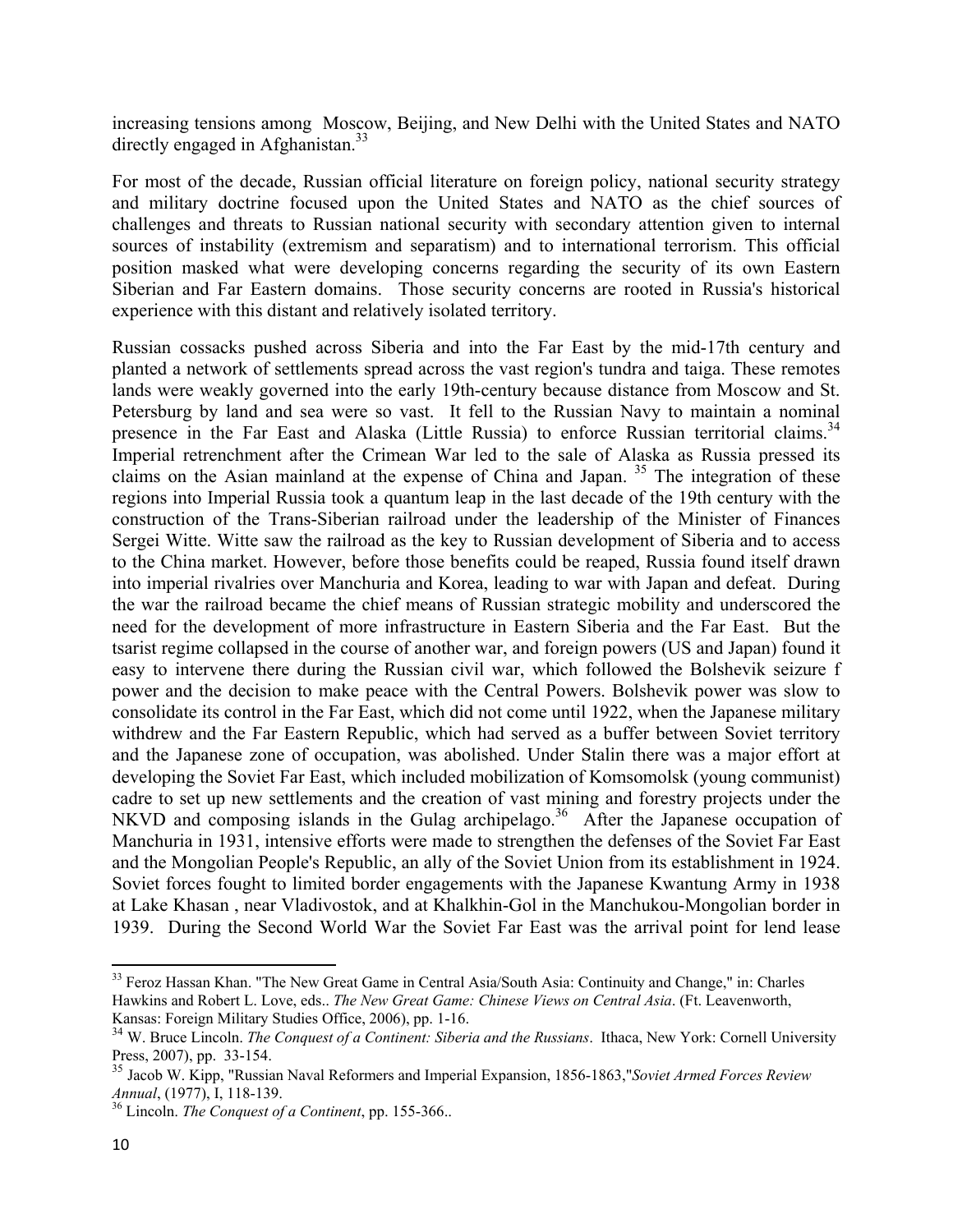materials from the United States shipped on Soviet-flagged ships and served as the staging area for the Soviet offensive of August 1945 which announced Soviet entry into the war against Japan and led to the Soviet occupation of Manchuria and North Korea and the seizure from Japan o f southern Sakhalin and the Kuril islands. In both Manchuria and north Korea Soviet military presence facilitated the establishment of local Communist regimes. In the postwar period, the Soviet Far East continued to a major part of the Gulag until Stalin's death and the dismantling of the camp system. During the Cold War the Soviet Far East was the staging area for support to North Korean and Chinese Communist forces engaged in the Korean War. With the emergence of the Sino-Soviet conflict and especially after the border incidents with China in 1969, the Far East became a military bastion, which it remained until the collapse of the USSR.<sup>37</sup> By the 1980s Siberia and the Far East suffered from some of the worst environmental pollution in the world, W' Bruce Lincoln described it in the following terms: " Everywhere, Siberia's Soviet masters had had transformed the fragile ecology of tundra and taiga that for tens of thousands of years boasted some of the planet's purest water, air and soil into some of the most noxious surroundings on earth."<sup>38</sup> In the decade that followed the collapse of the USSR, Siberia and the Russian Far East experienced ecological crisis, demographic decline, and economic collapse, from which it began a slow recovery. The region has faced a persist energy crisis, and rising criminality and corruption. Tensions between Moscow and the Far East grew sharp with the global economic downturn and the decline in world energy prices in 2008. Moscow sought to impose a tariff on imported automobiles to increase purchases of domestic products, and threatened automobile imports which had become a thriving business in Vladivostok and the other Far Eastern port cities.. In December 2008, local protestors took to the streets under the slogan: "Authorities: Raise the Standard of Living, not the Tariff." They were met by MVD riot police sent from Moscow to restore order by applying their batons to the demonstrators' bodies.<sup>39</sup>

Many of these problems were a legacy of the collapse of the Soviet system, which had treated those regions as colonies for extractive industries and as forward bastions of its security. This had been the case throughout the Stalin era, during the Cold War and during the decades of Sino-Soviet conflict, especially after the border incidents of 1969 and the deterioration of relations with the People's Republic of China. Moscow had invested heavily in maintaining a military presence and infrastructure in the region by intensive investment, including the Baikal-Amur *Magistral (*Mainline), which was to provide a deeper transportation infrastructure away from the Chinese border to give the region strategic depth for defense but which was never completed. With the collapse of the Soviet Union that military infrastructure was allowed to decay since Moscow had no resources to fund it and saw conciliation with Beijing to be to its advantage. In the absence of continuing investment credits, Moscow granted the regions local self-government and looked to economic transformation on the basis of international trade to revive the area. There was much hope expressed in Moscow that Japanese capital, Chinese workers, and Russian raw materials would make the Russian Far East into a part of the dynamic Asia-Pacific economy. Instead, the Far East saw a radical decline in population (7.9 million in 1989) and economic activity, leading to a total population in the Far East of 6.7 million by the 2002 census and making the region one of the most under-populated regions in the world in terms of persons

 <sup>37</sup> Ibid., pp. 367-399.

<sup>38</sup> Ibid., p. 400.

<sup>39</sup> G. A. Ziuganov. "Rasprava vo Vladivostoke ne dolzhena ostat'sia beznakazannoi," *Pravda,* (15 December 2008).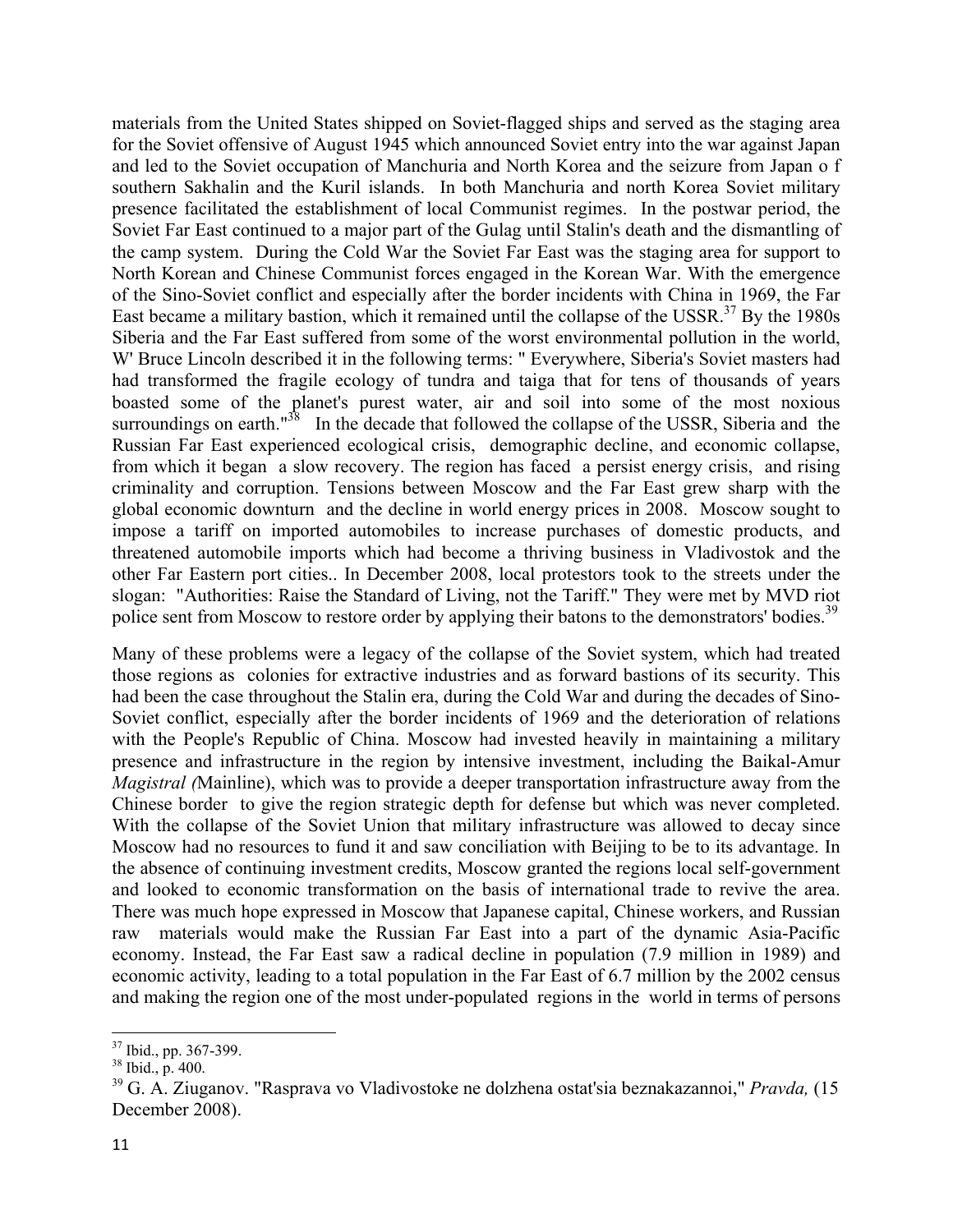per square mile. In fact, however, most of the population in the Russian Far East is concentrated in a ninety-mile belt of settlement from Chita in the West to Vladivostok on the Pacific with the Tans-Siberian Railroad providing the single corridor for trans-regional transportation through it. Russia did move to resolve border disputes with the PRC under President Boris Yeltsin, which led to a general settle in 1995 but left the settlement of conflicting claims over certain strategic islands in the areas of Chita and Khabarovsk unresolved. In 2005, these issues were resolved with the transfer of about half the disputed territory to China. In spite of the fact that islands near Khabarovsk were directly across from this major Russian city and defense center, military authorities down placed any military threat to the city, although the Border Guards did express concern about possible illegal immigration.<sup>40</sup> In the general climate of improved Sino-Russian relations no military threat seemed to exist and when security concerns did emerge in the last few years they were not spoken about officially. .

There were, of course, all sorts of concerns about illegal Chinese settlers coming into the Far East. Viktor Ishaev, the Governor of Khabarovsk Krai from 1991 to 2009, repeatedly raised the issue of Chinese migration in into the region as part of plan for the "peaceful capture " of the Russian Far East.<sup>41</sup> But unlike under Yeltsin, a stronger central government was able to keep local problems and perceptions from impacting the conduct of bilateral relations. Likewise, on nuclear issues, if the great concern had been regionalism and the actions of local officials with regard to supporting and protecting existent nuclear infrastructure from decay, criminal penetration, and incompetent management in the 1990s, when the center was weak, under Putin the center re-established control and co-opted local political leaders to the center's interests reducing the risks of crisis between the center and the Far Eastern periphery.<sup>42</sup> Putin's strategy, which has continued under President Medvedev, was to seek to bring about the economic integration of Russia into the global economic processes that have turned Asia into an engine of globalization. Russia has formally engaged with regional organizations such as APEC, which it joined in 1998, and fostered a partnership relationship with ASEAN. However, Russia has not achieved

 And in the Far East Russia's primary gamble was on the prospect of good relations with China. Down to 2009, China was consistently described as Russia's strategic partner, the primary engine of Asia's economic transformation and growing global influence. Russia was to serve as a source of advanced military technology and raw materials and provide China with a stable rear supporting its international position.<sup>43</sup> No mention of China as a strategic threat came from official sources, although commentators might worry about a yellow peril of Chinese settlers into the Far East or complain of Chinese goods driving out domestic products in local markets. Konstantin Pulikovsky , a former general and President Putin's envoy to the Far Eastern Federal

<sup>40</sup> Sergei Blagov, "Russia Hails Border Deal with China Despite Criticism, *Eurasian Daily Monitor*, Vol. 2, No. 102 (25 May 2005), http://www.jamestown.org/single/?no\_cache=1&tx\_ttnews%5Btt\_news%5D=30445

<sup>41</sup> Jeanne L. Wilson. *Strategic Partners: Russian-Chinese Relations in the Post-Soviet Era*. (Armonk, New York: M. E. Sharpe, 2004), pp. pp. 126-127.

<sup>&</sup>lt;sup>42</sup> This process has been addressed in the work of Christina Chuan. See: Christina Chuan, "Nuclear Issues in the Far Eastern Federal Okrug," in: James Clay Molts, Vladimir A. Olav, and Adam M. Stolberg, eds*.. Preventing Nuclear Meltdown: Managing Decentralization of Russia's Nuclear Complex*. (Alders hot, England and Burlington, Vermont: Ash gate, 2004), pp. 105-134.

<sup>43</sup> Vladimir Pyle, "Spasitel'myi Kitai?" *Orientir,* No. 3, (March 2009), pp. 8-11.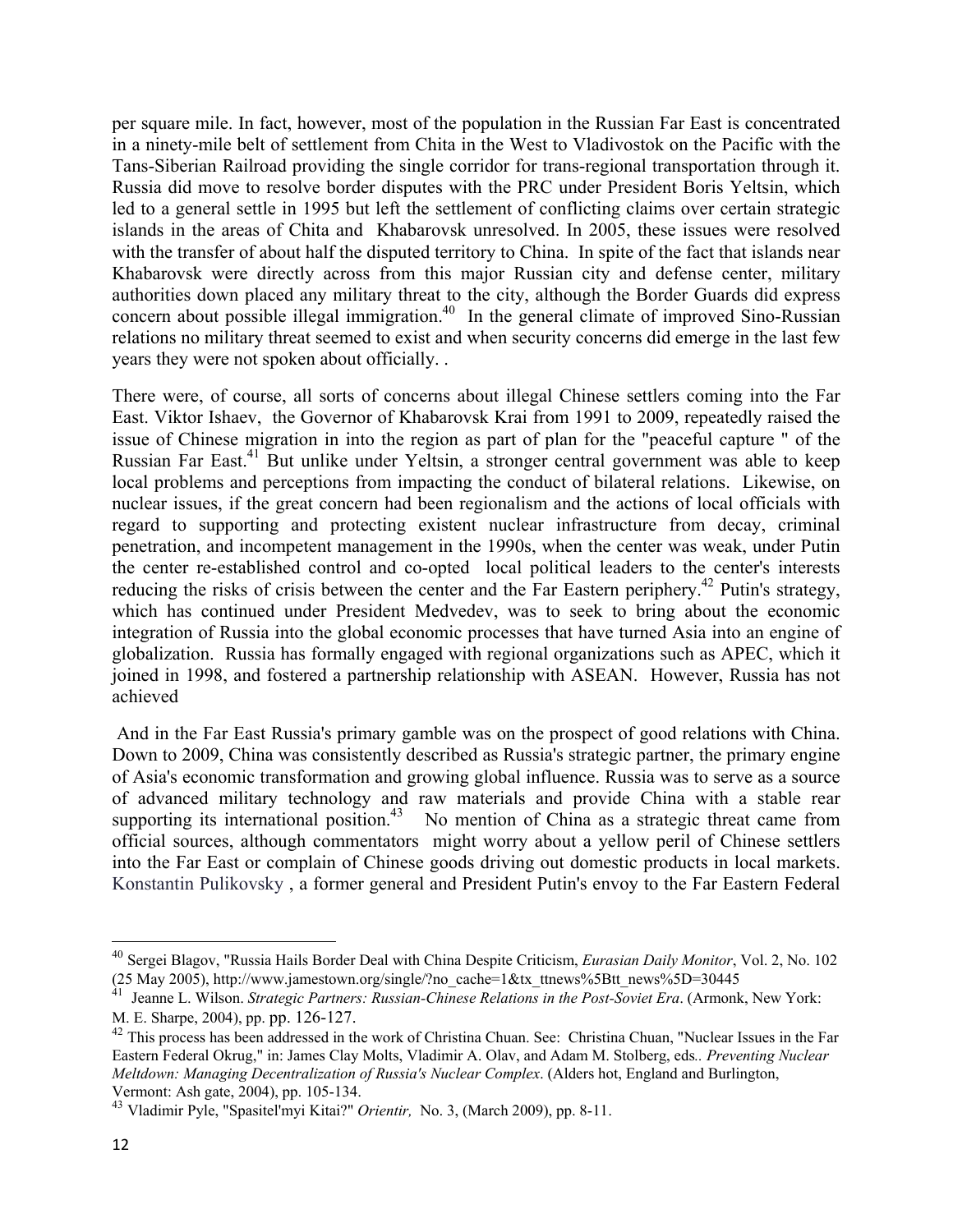Okrug from 2000 to 2009, spoke of Chinese investment as vital to the future of the region. <sup>44</sup> In 2009, the Russian military still published articles that addressed China's economic progress as a "savior to Russia.<sup>45</sup> This changed shortly thereafter. China's rise a major military power set off alarms among civilian commentators who now spoke of Russia's "nearest neighbor" as an emerging military super power.<sup>46</sup>

Russia's residual influence in North Korea had declined rapidly after the collapse of the Soviet Union as the issue of North Korean nuclear weapons development emerged. In 2000, President Putin invited Kim Jong Il to visit Russia, which he did in the summer of 2000. Pulikovsky, who accompanied Kim in his rail trip to Moscow, became the Russian official with the closest ties to Kim Jong Il and appreciated the importance of North Korea to Russia's own security interests and appreciated China's strongest influence in Pyongyang.<sup>47</sup> After Kim Jong Il's visit to Russia in 2000, some spoke of the personal ties between Kim and President Putin as re-defining Russian-North Korean relations, but developments over the rest of the decade confirmed China's greater access and influence during the Six Party Talks over North Korea's nuclear program. Russia's approach to that on-going crisis has been to support its legitimate security interests in Northeast Asia via preserving peace and stability on the Korean Peninsula.<sup>48</sup> In this capacity it has engaged in the Six Party Talks. Russia could and did develop economic ties with South Korea over the last two decades, as it kept its limited influence in North Korea. This balancing has been evident in Moscow's approach to the crisis set off by the sinking of the South Korean patrol corvette, the *Cheonan* , by an acoustic torpedo, which an international investigation, carried out by U.S. and Australian experts concluded was fired by North Korean forces.<sup>49</sup> Moscow most wants to avoid a regional crisis become a armed conflict and inviting the intervention of other powers, especially the United States and the People's Republic of China in support of South and North Korea. What concerns Russian observers is what are the real causes for the current war scare between North and South Korea. They see the situation driven by the increasing desperate situation in the North and its leadership's inclination to use "threats," even ones that risk creating real *casus belli* by the unprovoked sinking of another nation's warship even if a de facto state of war exists for decades between the two states. North Korea is dependent on Republic of Korea to feed its own population and in its isolation strikes out to convey to the outside world its own inability to deal with its internal crisis. The logic of war exists but it will not serve the political ends of any power.<sup>50</sup>

<sup>44</sup> "Far East looks to China for investment," *The Russian Journal*, (10 October 2003), http://www.russiajournal.com/node/16455 Accessed 20 April 2010.

<sup>45</sup> Vladimir Pylaev, "Spasitel'myi Kitai?" *Orientir,* No. 3, (March 2009), pp. 8-11.

<sup>46</sup> Aleksandr Khramchikhin, "Blizhaishii sosed--budushchaia voennaia sverkhderzhava," Nezavisimoe *voennoe obozrenie*, (27 March 2009). 47 Konstantin Preobrazhensky, "Through Russia With Kim Jong Il," *North Korean Review*, Vol. 1, No. 1, (29

February 2004), http://www.jamestown.org/single/?no\_cache=1&tx\_ttnews%5Btt\_news%5D=26321 Accessed 15 May 2010.

<sup>48</sup> Alexander Vorontsov. "Current Russia-North Korea Relations: Challenges and Achievements," Brookings, (February 2007), http://www.brookings.edu/papers/2007/02northkorea\_vorontsov.aspx Accessed 15 March 2010.

<sup>49</sup> "Russian Specialists Arrive in S. Korea to Probe Warship Sinking," RIA Novosti, (31 May 2010); "Russia, N. Korea to Continue Consultations to Settle Inter-Korean Conflict, RIA Novosti, (28 May 2010), and "Russia, South Korea to Discuss Cheonan Issue Thursday," RIA Novosti, (2 June 2010).

<sup>50</sup> Aleksandr Khramchikhin. "Podopleka Koreisko-Koreiskogo konflikta," *VPK Voenno-promyshlennyi kur'er,* (9 June 2010).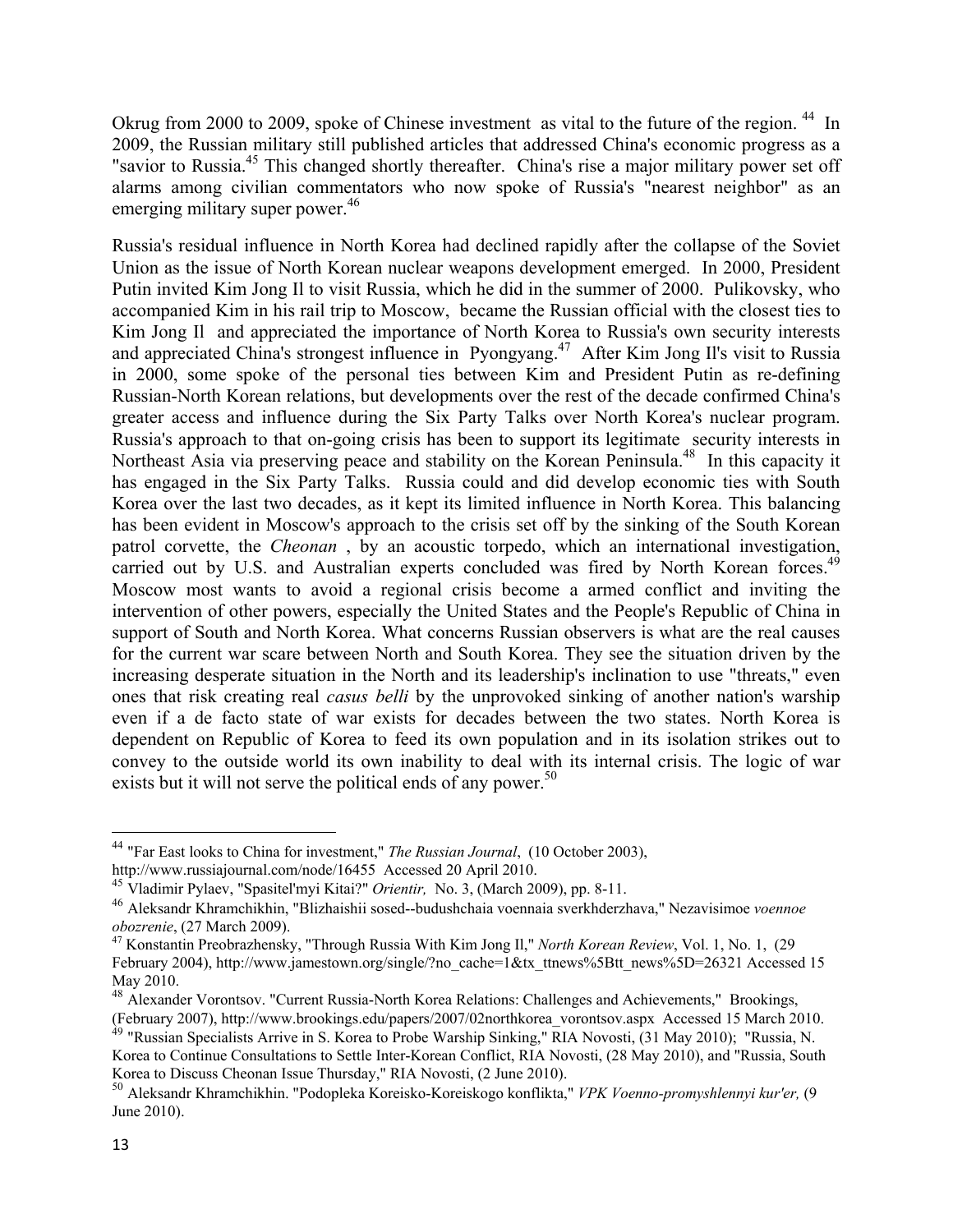Over the last two decades Russia has looked to Japanese investment even in the face of lack of progress in resolving the territorial dispute over the Kurile Islands, which had kept Japanese-Soviet and now Japanese -Russian relations frozen -- the Soviet Union and then Russia offered a two of four split of the island chain with Russia retaining the northern and Japan getting the southern. Japan demanded the return of all four islands, which Russia refused. Russian energy diplomacy under Putin favored Chinese interests over Japanese. Realists in Moscow saw no major movement in Tokyo's security regime with Washington and simply gave a lower priority to the improvement of bilateral political relations, even though Moscow continued to court Japanese invest in the Russian Far East. Border incidents and disputes over fishing rights led to periodic flare-ups but no major crisis, As so Moscow was willing to keep its policy towards Japan in line with that of Beijing. Moscow supported the Six Party talks but with the clear understanding that Beijing had the best leverage with Pyongyang. Moscow supported counterproliferation initiatives but has worried that US impatience and/or North Korea provocations could lead to war and greater instability in northeast Asia an even risk a Sino-American confrontation. The Russian concern about Sino-American conflict raises in conjunction with the two major points of contentions between the two powers: Taiwan and the Korean peninsula. The concerns have become greater as the conduct of the North Korean regime has become more erratic.

This historical digression, like Tolstoy's comments on the laws of war in *War and Peace*, may try the patience of those readers who see nuclear weapons in isolation from the tensions and contradictions which could lead to their employment. In the case of the Russian Far East the historical narrative makes manifest the relative isolation of the region from European Russia and its relative weakness in the context of a dynamic Asia in the process of becoming a global economic and political center of gravity. Russia cannot and has not ignored this development. Post-Cold War development of Russian grand strategy has moved from Euro-centric to Eurasian -centric with a distinct emphasis upon its "near abroad." This has brought about a distinct set of adjustments in the of nuclear weapons within that strategy.

### Russia's Ambiguous Asian Nuclear Future

Strategic nuclear weapons loomed very large in the Yeltsin era when the strategic arsenal was expected to play a major political role in assuring Russia in getting and retaining a strategic partnership with the United States and a major say in the emerging post-Cold War order in Europe. Since 1999, Russia has emphasized the deterrent function of its strategic nuclear forces but has focused its posture on conflict management to discourage military intervention on Russia's periphery. of Russian military has for two decades placed the likelihood of nuclear war at a very low level and even seem the possibility of a general, coalition war at a low probability. That said, the Russian government has also recognized that its immediate periphery is quite unstable, fraught with local conflicts that can turn into local wars, and lead to foreign military interventions against the national interests, territorial integrity, and sovereignty of Russia. The question of the "near abroad," a euphemism for the independent states that emerged on Russia's periphery with the breakup of the USSR, has been closely tied to Russian national interests, a Russian sphere of influence, and the protection of Russian minorities living in the successor states. Russian intervention in ethnic conflicts in this region has been seen in the West as one of the central areas of conflict with Russia, especially in the aftermath of the Russo-Georgian War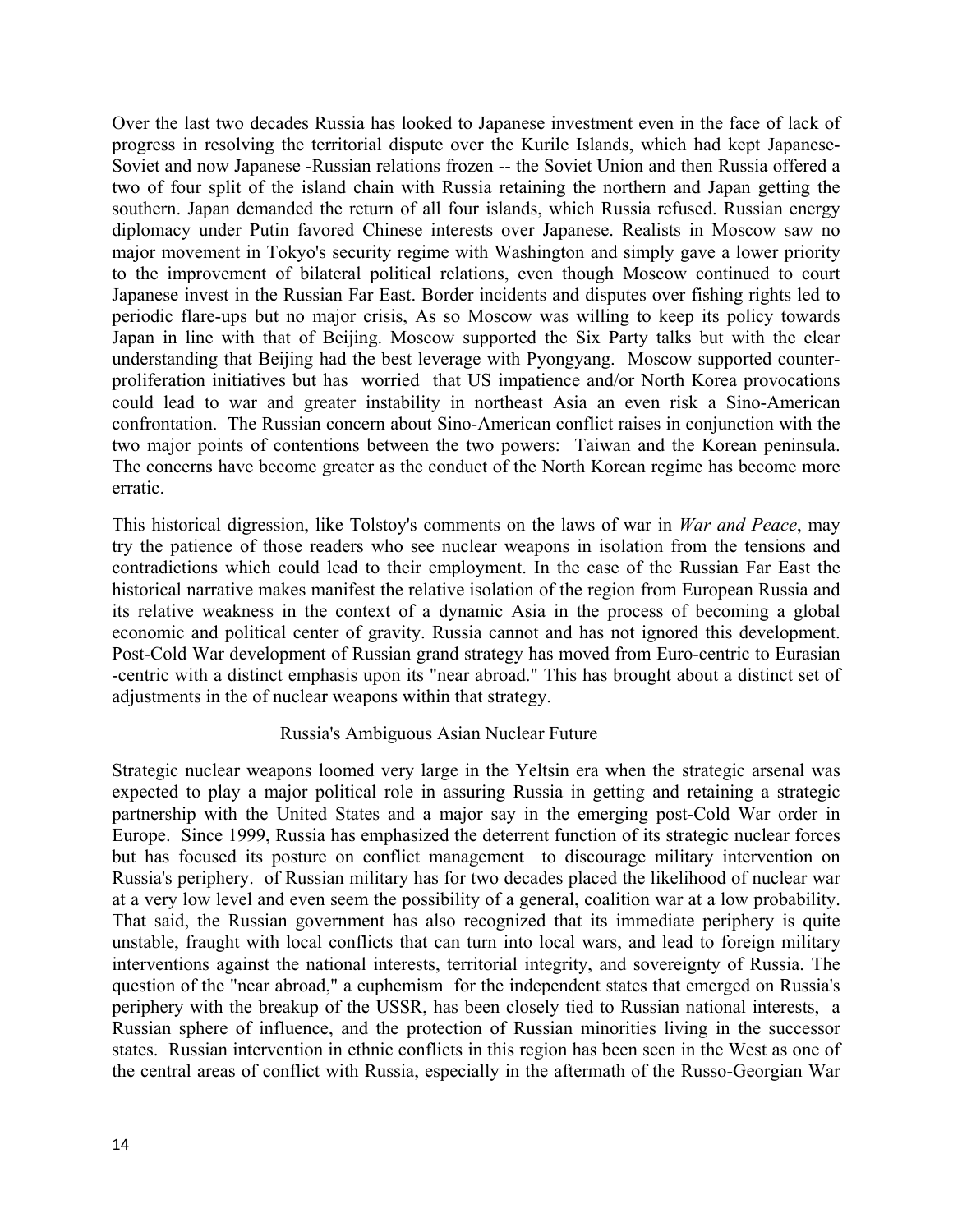of August 2008.<sup>51</sup> For Russian leaders the Russo-Georgian conflict revealed a number of problems associated with command and control of modern conventional forces, especially the integration of air-land combat, which became a driver for the Ministry of Defense "new look."52 At the same time, however, Chinese military modernization made the gamble on strategic partnership less inviting if China was intent upon developing large-scale theater warfare capabilities embracing advanced conventional weapons and network-centric operations. The default military gamble on non-strategic nuclear forces to deter a remote Chinese threat became less appealing.

Thus, in June and July the Russian Military Defense and General Staff will conduct Vostok-2010 with the intent of assessing Russia's capacity to mobilize and deploy its "new look" conventional forces to defeat a military intervention against the Russian Far East and will test both the combat capabilities and combat readiness of these forces to deal with that threat.<sup>53</sup> The outcome of that exercise will be a major test for the "new look" and define the role of theater nuclear forces in the Far East --whether they will remain the response of necessity or become a true second order response, giving Moscow the capacity to manage such a conflict to a political solution that does not put into risk the territorial integrity of Russia or its survival s a sovereign state. Much will depend upon Russia's capacity to rearm its forces with advanced conventional capabilities, which will depend on the adaptability of its military industrial complex, and on its capacity to escape its relative geo-strategic isolation in the Far East if relations with China should deteriorate. In recent articles Aleksandr Khramchikhin raised two issues that make this problem particularly difficult. First, he did a strategic assessment of the threats faced by Russia on all strategic axes and then examined the military capabilities available to deal with them. He noted conventional military deficiencies in the west, the south, and north, but said that Russia's defenses in the east were clearly the weakest of all. In this he included the defenses covering Sakhalin and the Kuril Islands, but focused on the Sino-Russian border in Siberian and the Far East. There he described Russia as effectively defenseless against Chinese aggression. Against a massive array of PLA conventional, ground and air forces, the Siberian and Far Eastern military districts contain only 1 tank, 8 motorized rifle, 2 air assault, 3 missiles, 4 artillery, 2 rocket-artillery, 1 covering, and for 4 air defense brigades, and about 300 combat aircraft with their bases located close to the border. China has much greater capacity to re-enforce its units in the theater by rail movement, while Russia must face the fact that the trans-Siberian railroad is vulnerable to air interdiction in Siberia and direct attack in the Far East.<sup>54</sup> The second point concerned the conduct of Russian policy in the context of military weakness, where Russia invites confrontations with the United States even as it faces threats on other axes, on which its very weakness provokes the emergence of new threats.<sup>55</sup>

 51 Ronald D. Asmus, *A Little War that Shook the World: Georgia, Russia, and the Future of the West*. (New York: Palgrave Macmillan, 2010).

<sup>52</sup> Mikhail Barabanov, Anton Lavrov, and Viacheslav Tseluiko, *Tanki augusta: Sbornik statei* (Moscow: Tsentr Analiza Strategii i tekhnologii, 2009).

<sup>53</sup> Valerii Shcheblanin, "Voennaia bezopasnost' na vostok Rossii budet obespechena," *Buriatiia*, (20 February 2010).

<sup>54</sup> Aleksandr Khramchikhin. "Chetyre vektora Rossiiskoi oborony," *Nezavisimoe voennoe obozrenie*, (21 May 2010).

<sup>55</sup> Aleksandr Khramchikhin, "Slabost' provotziruet sil'nee, chem moshch'." *Nezavisimoe voennoe obozrenie*, (19 March 2010).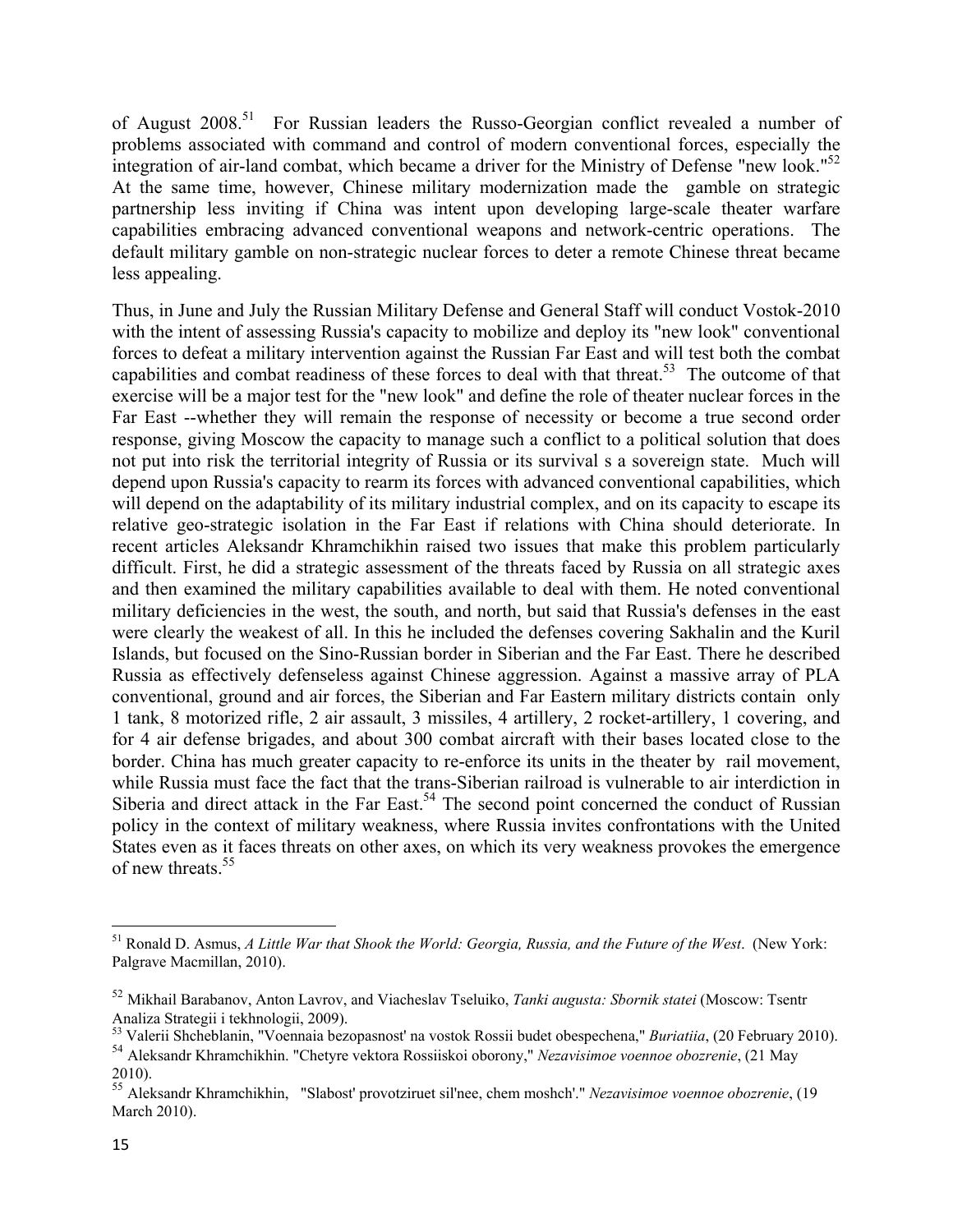The new tenor of relations between Moscow and Beijing was evident at the recent Shanghai Cooperation Organization's summit in Tashkent, where Moscow and Beijing discretely jockeyed for position. Moscow has put greater emphasis on security in Central Asia and has revived military cooperation with Kazakhstan, Kyrgyzstan, Tajikistan, and Uzbekistan there under the Cooperative Security Treaty Organization just as joint military exercises under the Shanghai Cooperation Organization have declined since 2007. China has emphasized economic penetration via investment and follows a coherent long-range of policy of regional integration with China's economy. James Nixey of Chatham House commented on the recent summit that between the lines Russia now recognizes China as a major security concern but is unwilling to say so openly.<sup>56</sup> Moreover, the threat is not just to Central Asia. Tensions between Russia and China have mounted over the Russian Far East. Press reports, citing sources in the Russian Border Guards, speak of Chinese efforts to dredge the Ussuri near Khabarovsk and change the navigational challenge to China's advantage in order to get additional territory ceded to China.<sup>57</sup>

Such incidents are not the real challenge to Russian sovereignty over its Far Eastern territories. The real challenge is to be found in the very contradictory claims about the Far East coming out of Moscow, where some see the region as the economic engine and source of raw materials to pull Russia into the 21st century, while others see the region already lost to the county and a de facto part of the Chinese economy. Dr. Viktor Larin, Director of the Institute of History, Archeology, and Ethnography of the Peoples of the Far East, took this scissors of these conflicting opinions as the point of depart for a major analytical report on "The Asia-Pacific Region in the Early 21st Century: Challenges, Threats, and Chances of Pacific-Ocean Russia." Colleagues saw this piece as an intellectual provocation and an invitation for reflection on the current situation . Larin is skeptical about the government's declarations about investment in the region and questions its willingness to sustain such investments in the region's oil, gas, and transportation infrastructure. He notes that there is nothing inevitable about a Russian presence in the Far East. Other European colonial powers have failed to keep their Asian empires. Why should Russia be any different.? Over the last two decades, government programs and foreign investments have not led to improvements in the lives of local population -- Larin cities oil and gas development in Sakhalin as an example. Russia is still really on the margins of the emerging Asia-Pacific economy. The center talks about investment in the Far East because it fears that it will lose the region. Moscow is motivated by external threats but the real problem is that the remaining population in the region has no stake in its future with Russia. Looking back 15 years, Russians spoke of a "yellow peril" from Chinese immigration, but that is not the case today. The real Chinese presence today is in pervasive economic presence across the markets for consumer goods and food stuffs. Russia missed the train to European economic integration and is likely to miss the Asian train as well. If Moscow does not stop thinking of the Far East as a colony to be milked, and start thinking about it as a fully-integrated part of the Russian and Asian-Pacific economies, it will, at some time in the not- too-distant future, face the real threat of separatism. The Soviet answer of treating the Far East as a military bastion has no prospect of success $^{58}$ 

<sup>56</sup> Bruce Pannier. "Unspoken Russian-Chinese Rivalry Is Subtext Of SCO Summit," *RFE/RL*, (10 June 2010).

<sup>57</sup> Kitaitsy odvigaiut granitsu s Rossiei," *Vremia i den'gi*, (8 June 2010). 58 Natal'ia Ostrovskaia. "Zachem Rossii Dal'nyi Vostok?" *Komsomol'skaia pravda*, (28 May 2010)